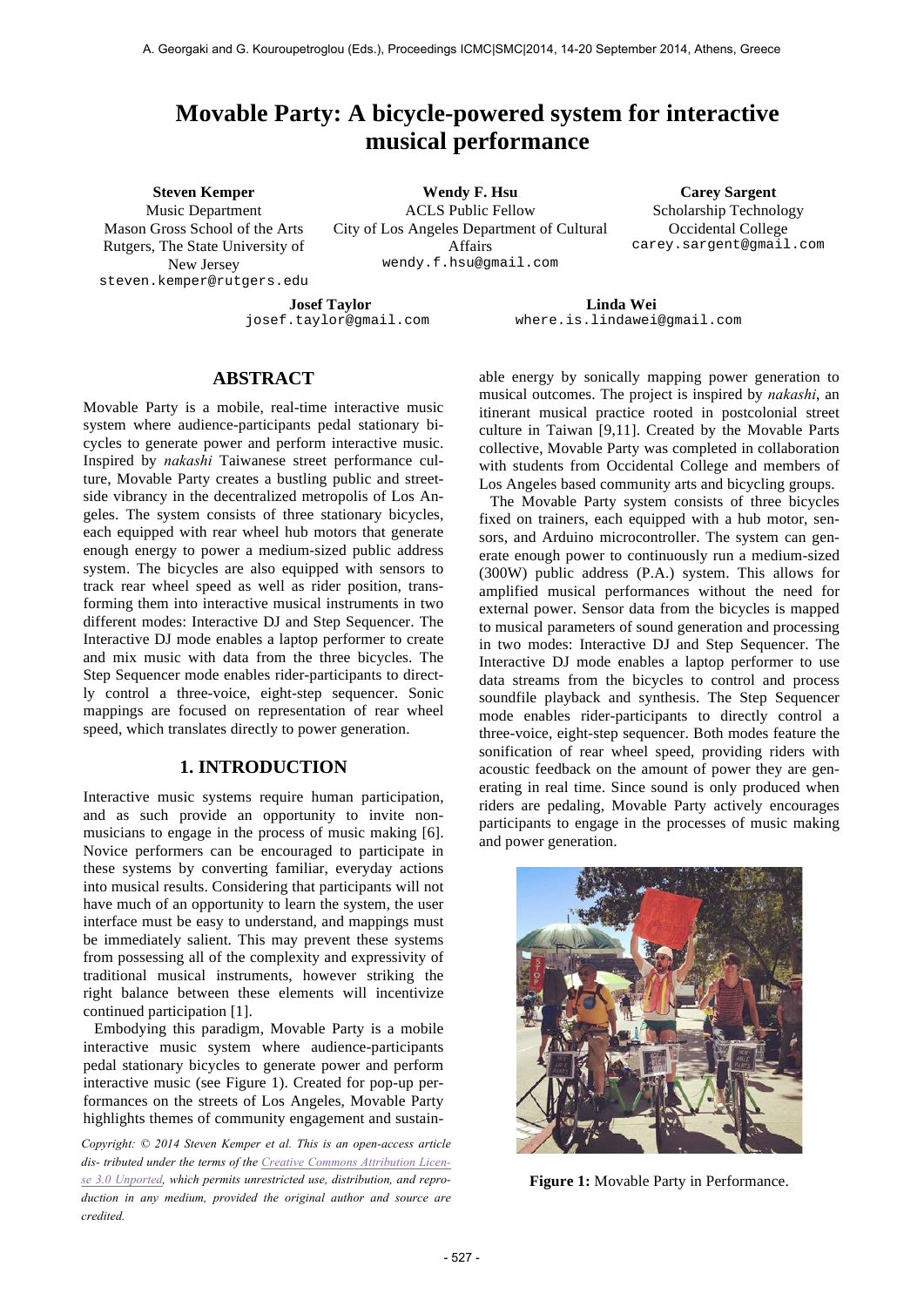

**Figure 2:** System design.

### **2. RELATED WORK**

Adapting the spatial fluidity and "low-tech" innovations of Taiwan's nakashi street culture, Movable Party was conceived of as a way to create a bustling public and street-side vibrancy, with a focus on sustainable energy, in the decentralized metropolis of Los Angeles. Brought from Japan during the colonial era in Taiwan, nakashi in its original Japanese "Nagashi" (流し), meaning "flow," refers to a flexible mode of performance. Nakashi musicians amplify instruments such as the guitar and accordion through loudspeakers to make ad hoc performances, traditionally in tea parlors and hot springs resorts throughout Taiwan [11]. Over time, nakashi performers innovated their practice by turning toward streets and public spaces including parks and temple plazas, constructing mobile and self-powered performance platforms. Movable Party extends this tradition by inviting members of the public to participate in the musical performance.

Movable Party's power generation technology is based on a bicycle-powered generator designed for the 2011 Seattle Bicycle Music Festival [7], which itself was a version of Rock the Bike's commercially available pedalpowered system [4]. Movable Party extends the power generation capability of these systems by turning the bicycles into interactive musical instruments.

Other interactive bicycle projects include the Turntable Rider by the Japanese bike-sharing service Cogoo [2] and Andrew Nagata's Two Wheel Dissonance [5]. As a novel interactive instrument Movable Party differs from these systems in a few ways. First, Movable Party is a participatory system, where riders take turns pedaling in order to generate power and make music. The entire system is stationary, which allows the direct mapping of rear wheel speed to musical parameters, without having to maintain a minimum speed to keep the bicycle upright. The method of mapping rotational data from a wheel to musical parameters is similar to the Gyrotyre [8], however the ability to control the speed of the wheel through pedal power creates a much stronger relationship between physical gesture and sound production. This allows participants to create music using familiar actions, as opposed to the Gyrotyre, which is handheld and performed more like a traditional musical instrument.

### **3. SYSTEM DESIGN**

The Movable Party system is designed to both generate power and provide rider interaction data, including rear wheel speed and rider position. In order to capture generated power, hub motors attached to the rear wheel of each bicycle are connected in parallel to a charge controller and a 24V battery. A power converter converts the power stored in the battery to 120V AC. The charge controller, battery, and power converter are housed in a separate "power box" that is connected to all three bicycles. The power generated by this system is used to power a stereo P.A., a computer running Max, and a USB hub that powers the Arduino microcontrollers (see Figure 2). To ensure the system is generating enough power, both the voltage generated by the bicycles as well as wattage coming from the power converter are monitored.



**Figure 3:** Sensor/Arduino configuration.

Three sensors on each bicycle provide data for interactive musical performance: the Hall effect sensor in the rear wheel hub motor and two force sensing resistors (FSRs), one under the right handlebar grip and one on the saddle (see Figure 3). Sensor data is collected using an Arduino Uno microcontroller and transmitted via USB to a computer running Max. The Arduino converts Hall effect sensor data to revolutions per minute (RPM). Rising voltage from the Hall effect sensors triggers a hardware interrupt that keeps track of the number of wheel revolutions. This data is passed to the loop() function, where the number of interrupts is divided by elapsed time in milliseconds and converted to minutes. If there are no Hall effect sensor triggers after a fixed period of time (3 se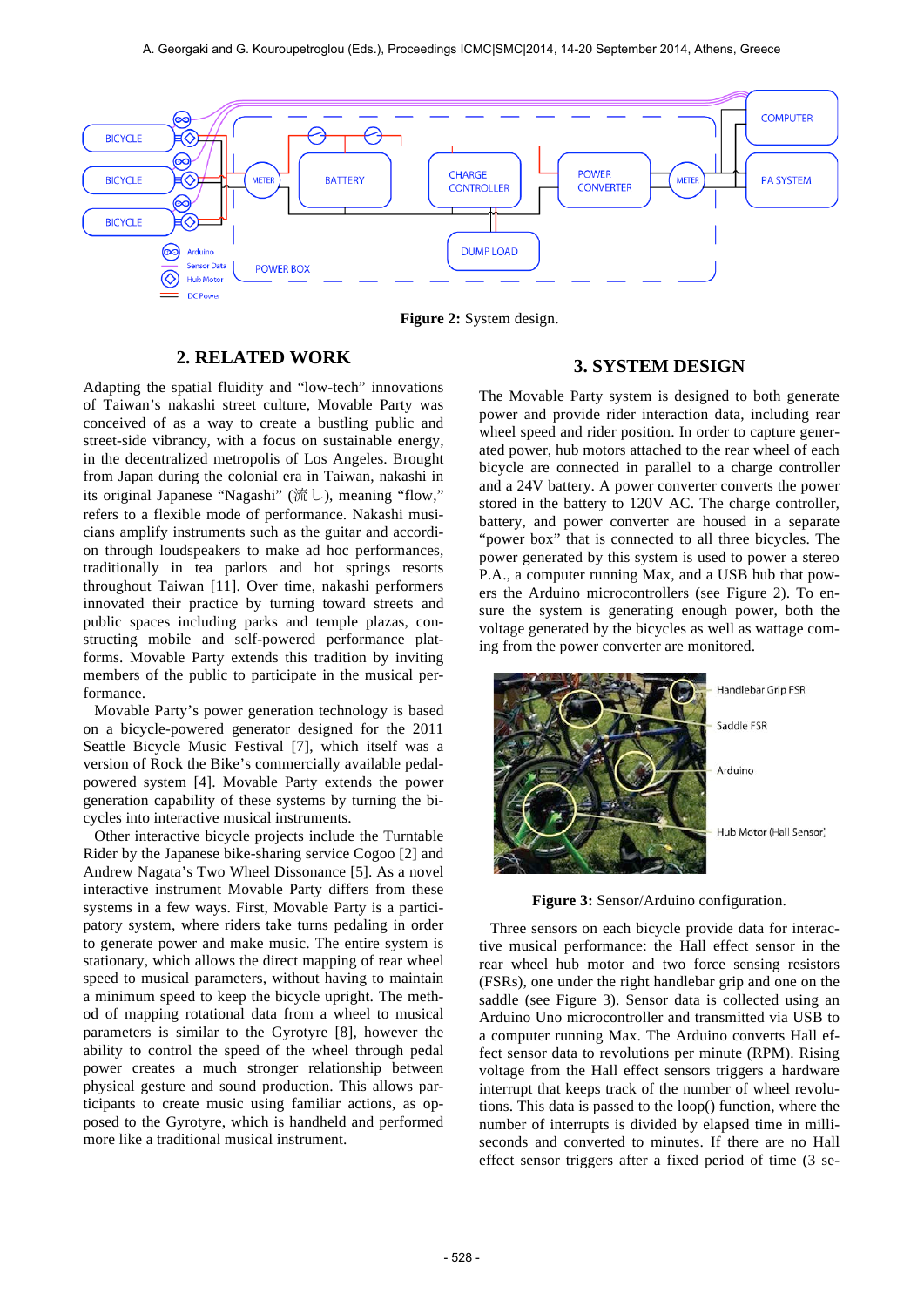conds), the Arduino will send out an RPM value of -1, indicating that the wheel has stopped.

The handlebar grip and saddle FSRs are used to collect data about rider position, for example whether the rider is sitting or standing, as well as provide the rider direct control over sound generation and processing. Data from the FSRs is read into analog inputs on the Arduino, and packaged with the RPM data as serial output to Max. The serial communication protocol is based on the Serial Call-Response code created by Scott Fitzgerald and Tom Igoe [3].

### **4. IMPLEMENTATION**

Movable Party enables two different modes of interactive performance: Interactive DJ and Step Sequencer, both created in Max. The Interactive DJ mode enables a "trained" laptop performer to create and mix music with data from the three bicycles. In this mode, the laptop performer (who is not a rider) controls how data is mapped and is responsible for the final musical output. In contrast to this centralized control model, the Step Sequencer mode provides rider-participants direct control over the musical output.

Both modes feature the musical mapping of RPM data from the rear wheel. Though rider-participants are free to pedal at whatever speed they wish, most riders pedal at a consistent speed. This posed the challenge of how to produce interesting musical results with consistent data, necessitating a different paradigm from non-stationary systems such as the Turntable Rider [2]. The mappings of RPM data are designed to provide auditory feedback to riders about their current speed, as well as to incentivize them to pedal at a fast enough rate to provide power to the system [10].

#### **4.1 Interactive DJ**



**Figure 4:** Interactive DJ Max Interface.

The Interactive DJ mode allows a laptop performer to mix three channels of audio using sensor data from the bicycles for both sound generation and processing (see Figure 4). Each channel is associated with a specific bicycle, and contains a sound generator and effects processing module. The laptop performer may select either a sound file or synthesis as the sound generator for each channel. RPM data from the Hall

effect sensors is mapped to either playback speed in the case of sound file playback, or the frequency of a sawtooth wave oscillator in the case of synthesis. The handlebar grip and saddle FSRs are used to control different effects parameters. The DJ can turn the sensor data on or off for each module, and the scaling of each parameter can be manually adjusted from its preset range. Additionally, a three-channel mixer allows the DJ to fade between the signals being generated/processed by each bicycle. See Table 1 for a complete list of mappings.

| <b>Module</b> | <b>Sensor</b>    | <b>Musical</b>         | <b>Mappings</b>   |
|---------------|------------------|------------------------|-------------------|
|               | Data             | Parameter              |                   |
| Playback      |                  |                        | $84$ RPM = 1      |
|               | <b>RPM</b>       | % of playback          | x playback        |
|               |                  | speed                  | speed             |
|               | <b>RPM</b>       |                        | $RPM = fre-$      |
| Saw Synth     |                  | Frequency              | quency            |
|               | Hand             | Frequency              | $1-6x$ fre-       |
|               | grip FSR         | multiplier             | quency            |
|               |                  |                        | $0-24$ semi-      |
|               | Hand             | Transposition          | tones above       |
|               | grip FSR         | (positive)             | original          |
| Pitch         |                  |                        | pitch             |
| Shifter       |                  |                        | $0-24$ semi-      |
|               | Saddle           | Transposition          | tones below       |
|               | <b>FSR</b>       | (negative)             | original          |
|               |                  |                        | pitch             |
|               | Hand             |                        |                   |
| Ring Mod-     | grip FSR         | Modulator<br>frequency | $0-200Hz$         |
| ulator        | Saddle           |                        | modulating        |
|               | <b>FSR</b>       |                        | frequency         |
|               | Hand<br>grip FSR | <b>Band-pass</b>       | 30-10,000Hz       |
|               |                  | filter center          |                   |
| Filterer      |                  | frequency              |                   |
|               | Saddle           | Band-pass              | $0.2 - 5Q$        |
|               | <b>FSR</b>       | filter Q factor        |                   |
| Degrader      | Hand<br>grip FSR | Resampling             | $0.05 - 1$ Hz     |
|               |                  | frequency              | resampling        |
|               |                  | ratio                  | frequency         |
|               | Saddle           | Bit depth              | 3-16 bit          |
|               | <b>FSR</b>       |                        | depth             |
| Delayer       | <b>RPM</b>       | Delay time             | RPM of 0-         |
|               |                  |                        | 120 mapped        |
|               |                  |                        | to 500-10         |
|               |                  |                        | ms                |
|               | Hand             | Wet/Dry mix            | $0-1$ ( $0=$ dry, |
|               | grip FSR         |                        | $1 = wet$         |
|               | Saddle           | Feedback %             | $0-0.95%$         |
|               | <b>FSR</b>       |                        |                   |

#### **Table 1:** Interactive DJ Sensor Mappings.

In performance, riders achieved an average speed between 70-90 RPM. For sound file playback, 84 RPM is mapped to normal playback speed. This incentivizes riders to maintain a consistent speed, as acceleration/deceleration would continuously alter the speed of sound file playback. While some riders played with the effect of rapidly changing speed, most chose to maintain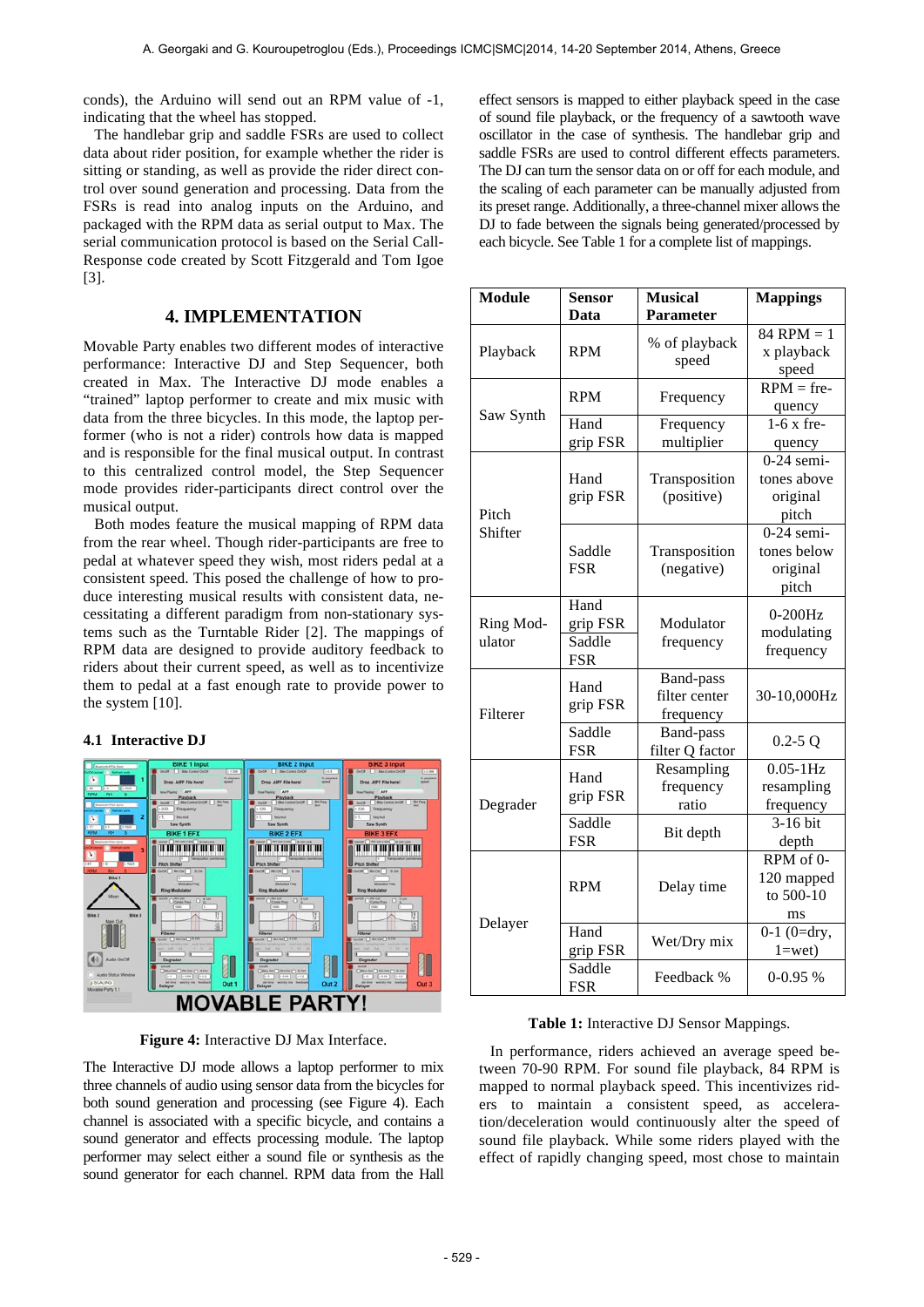a consistent pace that produced close to original playback speed.

In the case of synthesis, RPM data is mapped directly to frequency and the handlebar grip FSRs control a frequency multiplier. The synthesis performance mode leaves control of sound generation to riders, with the DJ controlling the mix between each channel as well as effects processing. In performance the synthesis mode produced a "noisier," more experimental texture. Riders were more likely to rapidly change the rate at which they were pedaling, as well as to try and match the pedaling speed of their fellow riders in order to match pitch.

### **4.2 Step Sequencer**



**Figure 5:** Step Sequencer Max Interface.

The Step Sequencer mode, which was developed after the initial deployment of the system, allows riders direct control of the musical output (see Figure 5). The sequencer consists of a three-voice, eight-step grid, with a sound palette that is evocative of early drum machines such as the Roland TR-808. The voices are made from synthesized tones in low, middle, and high frequency ranges. In performance each bicycle controls its own sequencer. The use of this limited sonic material allows riders to easily hear how the data from their bicycle affects the musical texture.

The tempo of the triggering pulse (BPM) is controlled by RPM data coming from the bicycle. RPM also controls the pitch (frequency) of the high voice, so as the tempo increases, so does the pitch of this voice. The saddle FSR is used to detect if the rider is seated on bike or not. If the rider stands up, the sequence will stop, allowing the rider to choreograph breaks. The filtering module from the Interactive DJ mode has been included to give the rider greater control over the sonic output. For a complete list of mappings, see Table 2.

| Module    | Sensor<br>Data | <b>Musical</b><br>Parameter | <b>Mappings</b>                                                        |
|-----------|----------------|-----------------------------|------------------------------------------------------------------------|
| Sequencer | <b>RPM</b>     | Tempo                       | RPM of 0-120<br>mapped to 40-<br>180 BPM                               |
|           | Saddle<br>FSR  | Start/Stop<br>sequence      | Standing up<br>stops se-<br>quence, sitting<br>down starts<br>sequence |

| High voice | <b>RPM</b>                 | Pitch                                   | RPM of 0-120<br>mapped to<br>400-1800 Hz |
|------------|----------------------------|-----------------------------------------|------------------------------------------|
| Filterer   | Hand<br>grip<br><b>FSR</b> | Band-pass<br>filter center<br>frequency | 200-1,000Hz                              |
|            | Saddle<br><b>FSR</b>       | Band-pass<br>filter Q fac-<br>tor       | $0.2 - 4$ O                              |

|  |  | Table 2: Step Sequencer Sensor Mappings |
|--|--|-----------------------------------------|
|  |  |                                         |

By pedaling fast enough, riders step through a preprogrammed series of sequences. In order to reach the next sequence, the rider must maintain BPM (tempo) above a set threshold for a certain number of repetitions. This threshold is initially set to 120 BPM (69 RPM), however it is adjustable. If the rider slows down and BPM falls below this threshold, the sequencer will return to the first sequence. By programming in sequences of increasing complexity, the Step Sequencer becomes a musical challenge to the rider: maintain the tempo above a certain threshold and get "rewarded" by reaching a more complex musical outcome.

### **4.3 Movable Party in Performance**

Movable Party premiered in April 2013 at CicLAvia, a bi-yearly event that closes the streets of Downtown L.A. to vehicular traffic, attracting over  $150,000$  participants.<sup>1</sup> The system was set up in a prominent position in front of MacArthur Park, drawing a steady flow of participants throughout the day.

Overall, participants preferred the Interactive DJ synthesis mode, while audience members preferred the sound file playback mode. The synthesis mode made it easier for participants to hear how their pedaling directly impacted the music. Providing participants greater control over the sound forced them to be more attentive to their movements, which required greater concentration. Therefore this mode was best deployed for short periods of time  $(< 5$  min.).

The conflict between what was sonically interesting for the audience and for participants reflects an inherent challenge in public performances where participation is limited to a few people at a time. Since CicLAvia, Movable Party has been deployed in a variety of formal and informal contexts, with the addition of the Step Sequencer mode. Though initially designed for public performances by novices with no previous experience with the system, the most compelling performance to date came from a late-night impromptu jam session at the Knowhow Shop, a Northeast L.A. fabrication/design shop. This performance featured the Interactive DJ Synthesis mode, and a small group of riders performed on the system long enough to master the expressive potential of the system.

-

 $1$  http://www.ciclavia.org/